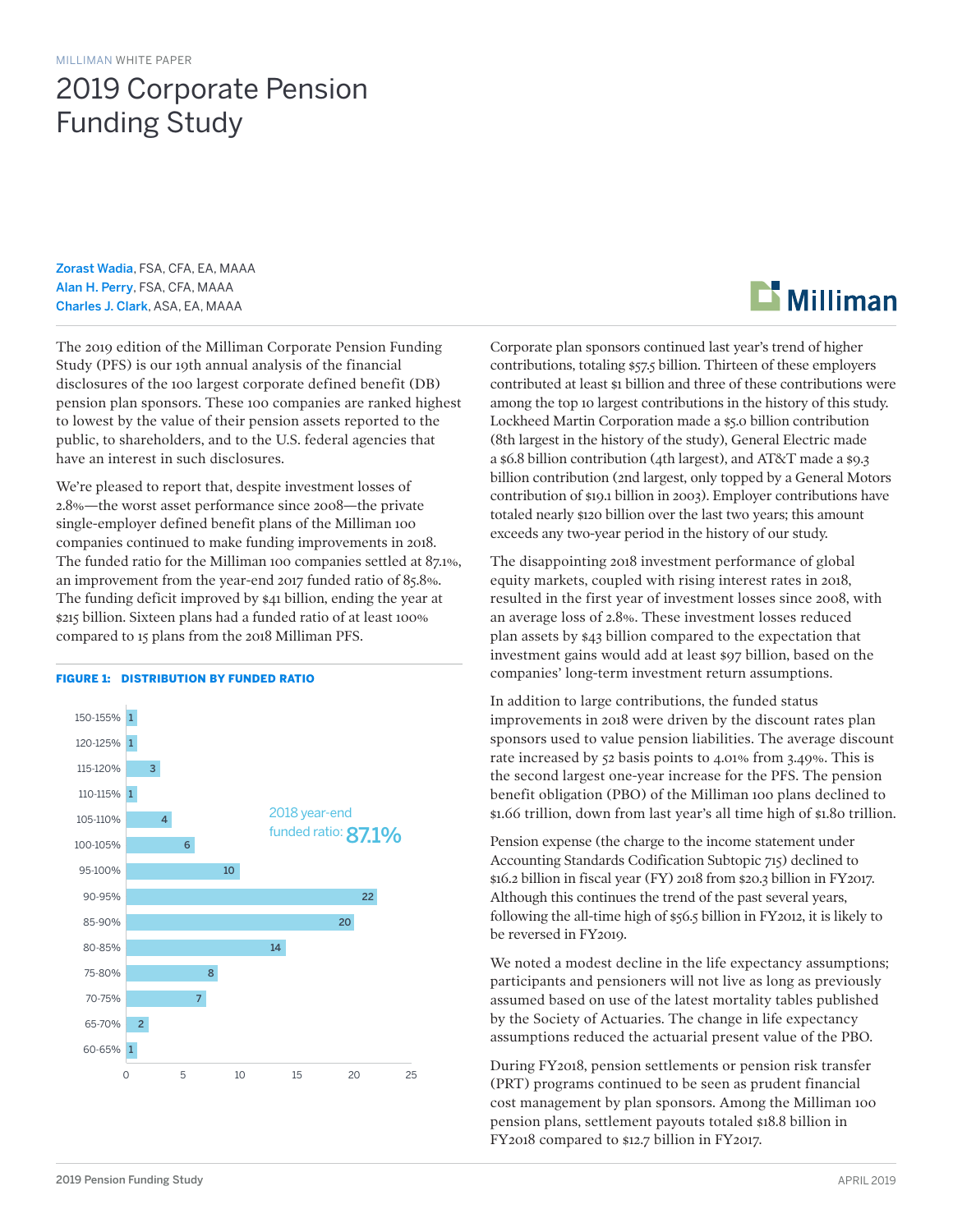PRT settlements result in a measurable reduction in future premiums to be collected by the Pension Benefit Guaranty Corporation (PBGC). Like the Milliman 100 pension plans, the PBGC reported a large funded status improvement for the corporate pension plans under its custody in the federal fiscal year ending September 30, 2018.

The PBGC recorded a 102% funded ratio for the plans that terminated (when the sponsoring employer filed for Chapter 11 insolvency) and were sent to it as the receiving custodian. (We note that plans the PBGC expects to terminate are also included.) This is up from the 91% funded status reported at September 30, 2017. This change was driven by a large decrease in liabilities caused by the measurable increase in the generally conservative interest rates the PBGC sets. Despite an increase in the PBGC flat dollar premium rates, the PBGC's total premium income decreased by 18% in FY2018 due to the improved funded status of corporate pension plans (\$5 billion, down from \$6.7 billion).

We speculated in last year's study that, as a result of the Tax Reform Act of 2017, the reduction of the corporate marginal tax rates to 21% in 2018 from 35% in 2017 could cause plan sponsors to implement certain strategies concerning the recognition of contributions in a specific tax year so as to maximize deductibility of plan sponsor contributions. If they did so, it was not widely disclosed, as only three companies reported in Form 10-K disclosures that they made increased contributions due to the new tax law.

Five companies exited the Milliman study due to mergers, reductions in the market values of pension plan assets, or a delay in releasing their financial statement. Aetna was acquired by CVS. Edison International, Hartford Financial Services Group, Inc., and Kimberly-Clark each had a market value of assets that was too low to be included in the 2019 PFS. Lastly, Kraft Heinz did not release their 10-K disclosures in time to be included in the 2019 PFS.

Five companies are new to the Milliman 100: CVS, DXC Technology (a spin-off/merger involving Hewlett Packard Enterprise and Computer Sciences Corporation), Sysco, Parker-Hannifin, and United Continental Holdings.

Nineteen of the Milliman 100 companies indicated they have adopted or plan to adopt "spot rate" approaches for calculating pension expense during FY2018. Last year's study noted that 43 companies had included such disclosures for 2017 fiscal year expense. Once companies adopt use of a spot rate approach for computing pension expense, it is unlikely that auditors would allow a switch back to the traditional method for computation of pension expense barring exceptional circumstances. It is also unlikely that companies already using a spot rate approach will continue to highlight it in their 10-K disclosures, which explains the comparative decrease noted in this year's PFS.

Pension risk transfer activity from the plan sponsors to insurance companies continued in 2018. FY2018 pension risk settlement payments to former—but not yet retired— participants

continued as well. We have estimated that the sum of the pension risk transfers to insurance companies (sometimes referred to as "pension lift-outs") and the corresponding settlement payments totaled about \$18.8 billion, compared with \$12.7 billion in FY2017. Examples among Milliman 100 companies include FedEx (\$6.2 billion), Lockheed Martin Corporation (\$1.8 billion), Entergy Corporation (\$1.8 billion), and International Paper (\$1.7 billion). These pension risk transfer strategies also relieve the plan sponsor of the PBGC premium payments that are required for the former employees, who are part of the participant head count. With any pension risk transfer strategy, employers must weigh the benefits of risk reduction against opportunity costs of lost pension assets and the prospects of paying premiums or additional costs beyond ordinary funding requirements in order to accomplish the third-party risk transfer.

The Internal Revenue Service (IRS) released IRS Notice 2019- 18 in March 2019 indicating that it will no longer thwart the ability of a plan sponsor to offer a lump-sum settlement to retirees or their surviving beneficiaries. This action reversed the guidance issued in 2015 in which the IRS prohibited such lump-sum settlements to in-pay participants. The message to plan sponsors from the earlier guidance was, in effect, that the settlements were unlawful. We will cautiously speculate that PRTs will accelerate in FY2019 due to this reversal.

### FIGURE: 2 HIGHLIGHTS (FIGURES IN \$ BILLIONS)

|                                     | 2017      | <b>FISCAL YEAR ENDING</b><br>2018 | <b>CHANGE</b> |
|-------------------------------------|-----------|-----------------------------------|---------------|
| Market Value of Assets              | \$1.547.8 | \$1,447.9                         | (\$99.9)      |
| <b>Projected Benefit Obligation</b> | \$1,804.3 | \$1,663.0                         | (\$141.3)     |
| <b>Funded Status</b>                | (\$256.5) | (\$215.0)                         | \$41.5        |
| <b>Funded Percentage</b>            | 85.8%     | 871%                              | 1.3%          |
| Net Pension Income/(Cost)           | (\$20.3)  | (\$16.2)                          | \$4.1         |
| <b>Employer Contributions</b>       | \$62.0    | \$57.5                            | (\$4.5)       |
| Discount Rate                       | 3.49%     | 4.01%                             | 0.52%         |
| Actual Rate of Return               | 12.7%     | $-2.8%$                           | $-15.5%$      |

Note: Numbers may not add up precisely due to rounding.

In addition to defined benefit pension plans, the PFS tracks the actuarial obligations of postretirement healthcare benefits. FY2016 marked the first year that the aggregate reporting of these accumulated postretirement benefit obligations (APBOs) was under \$200 billion (at about \$196.0 billion). This trend continued in FY2018, with the APBOs decreasing an additional \$24.6 billion from their FY2017 level to \$168.4 billion. This is consistent with the trend by plan sponsors over the last decade of divesting other postemployment benefits (OPEB) liabilities.

As we write this report in April 2019, we acknowledge that the year-end 2018 results do not reflect the favorable financial market investment gains in the first quarter of 2019. Equity market gains were in a range of 10% to 14%. Bond yields also declined, increasing the value of the fixed income portion of the pension assets.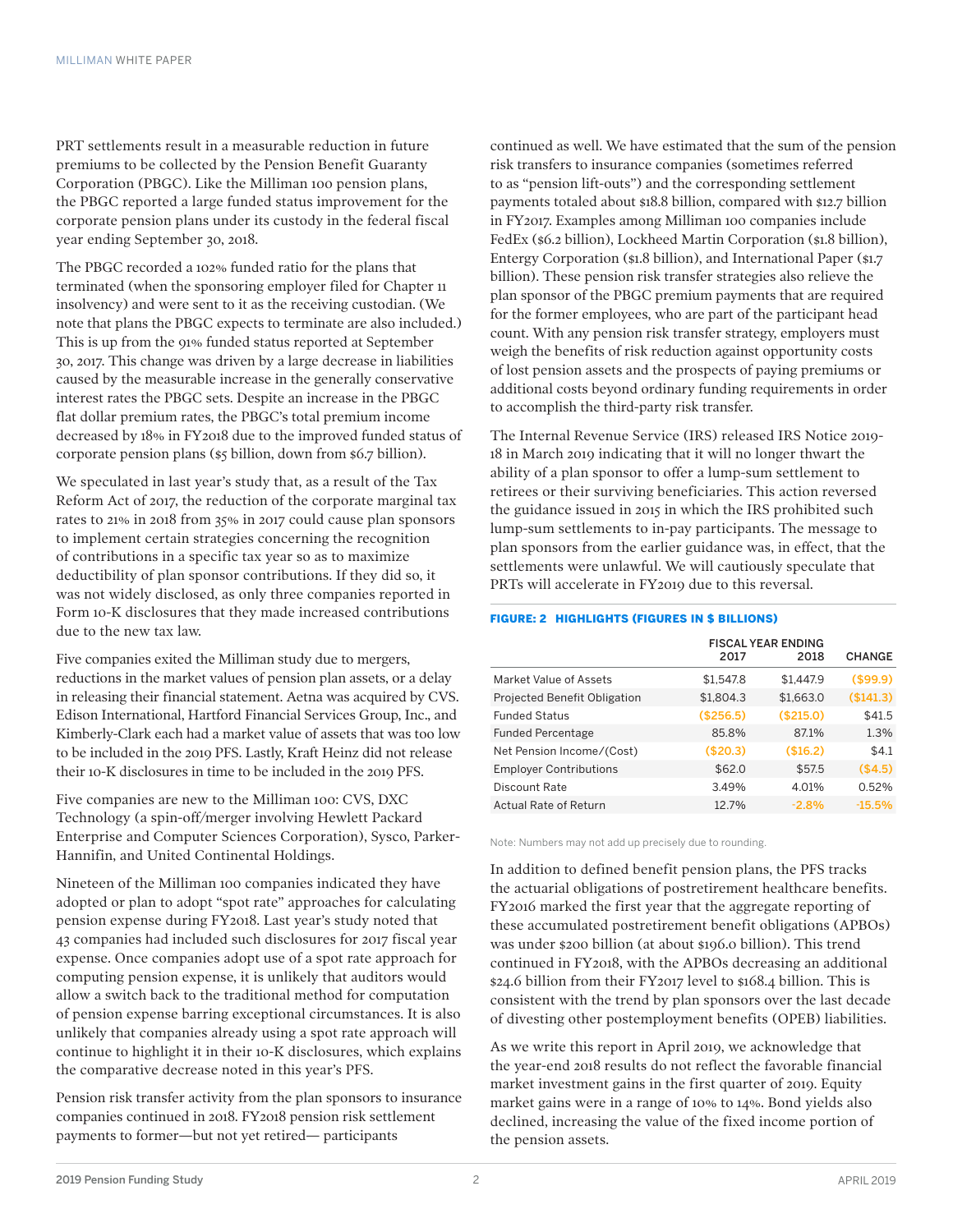The investment loss on the pension trusts was 2.8%, when the expectation was a FY2018 investment gain of 6.6%. Reflecting the actual FY2018 loss along with the expected FY2018 gain, we estimate that there was a net investment loss of \$141 billion. This is the first year since 2008 that there has been a negative investment return. Since 2008, pension plan asset allocations to equities decreased to about 31.0%, from about 43.9%, while fixed income allocation has increased to about 49.4% from about 41.4%.

While the \$57.5 billion contributed for 2018 was high, it was still a decrease when compared with about \$62 billion in 2017 contributions. Pension expense in FY2018 declined by \$4.1 billion to \$16.2 billion, from \$20.3 billion in FY2017. One may reasonably conclude that pension expense will increase in FY2019 because of the poor FY2018 asset performance.

Detailed comments and illustrations follow in the remainder of the 2019 PFS. Various tables with historical values can be found in the Appendix, including a newly added table in this year's study which provides pension plan figures classified by business sector for the Milliman 100 companies.

### Pension investing in 2018 was both the best of times and the worst of times

The first nine months of 2018 saw rising U.S. equity markets and rising discount rates. Plan assets climbed while liabilities fell. But the 4th quarter of 2018 brought plummeting equity markets and a halt to rising discount rates. We estimate that the funded ratio of the Milliman 100 plans climbed above 91.0% on September 30 before falling to 87.1% by December 31.

With the average discount rate rising by 58 basis points during 2018 for the calendar fiscal year plans, we estimate that their pension liabilities decreased approximately 5% on an economic basis (due to the passage of time and changes to discount rates, ignoring benefit payments and accruals). Plans with significant allocations to fixed income as part of a liabilitydriven investment (LDI) strategy typically have allocations to long-duration high-quality bonds. During 2018 these bonds lost approximately 5% due to rising yields—closely tracking the decrease in pension liabilities. Interestingly, U.S. equities lost a similar amount, while non-U.S. equities lost significantly more. Cash and short duration fixed income were among the only asset classes to avoid losses during 2018.

Rates of return earned in 2018 for the 84 companies sponsoring pension plans with calendar fiscal years ranged from -10.2% to 2.4%, with an average of -3.9%. Only two plans earned a positive return. Returns mostly fell in the -6.5% to -1.5% range (70 plans), with eight plans earning returns below -6.5% and six plans earning returns above -1.5%. Generally, plans with greater allocations to equities earned lower returns. The 24 plans with

equity allocations of at least 50% earned an average return of -5.5% while the 20 plans with equity allocations below 25% earned an average return of -2.3%.

#### FIGURE 3: ESTIMATED RATES OF RETURN EARNED IN 2018 FOR PLANS BY THEIR ALLOCATION TO EQUITIES (CALENDAR YEAR FISCAL YEARS ONLY)



FIGURE 4: ESTIMATED RATES OF RETURN EARNED IN 2018 FOR PLANS BY THEIR ALLOCATION TO FIXED INCOME (CALENDAR YEAR FISCAL YEARS ONLY)



Equity allocations in the pension portfolios fell to an average of 31.0% by the end of 2018. The companies comprising the Milliman PFS have generally shifted toward higher allocations of fixed income investments. This trend has surfaced as plan sponsors shifted allocations to de-risk their pension plans over the past decade.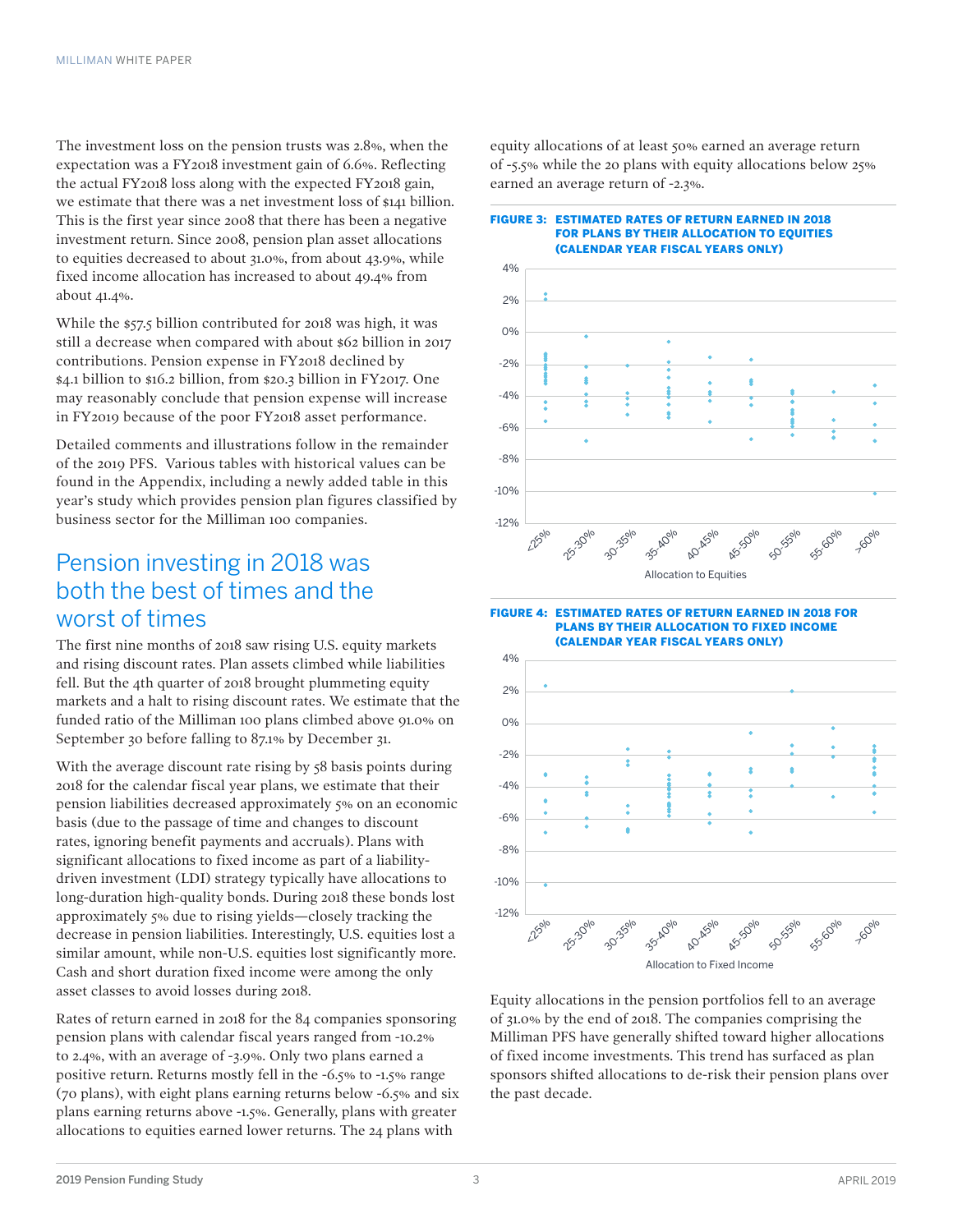The actual asset return for the plan sponsor with the highest allocation to equities (74.5%) was -6.9%, which was worse than the return of -1.4% for the plan sponsor with the lowest allocation to equities (5.3%) in 2018. The highest asset return among all companies with calendar fiscal years was 2.4%, while the lowest was -10.2%.

In prior years, investment allocations made by plan sponsors had showed a trend toward implementing LDI strategies. Generally, this involves shifting more assets into fixed income positions. This trend appears to have continued in 2018. The percentage of pension fund assets allocated to equities, fixed income, and other investments was 31.0%, 49.4%, and 19.6%, respectively, at the end of FY2018, compared with 36.1%, 45.0%, and 18.9%, respectively, at the end of FY2017.

Unlike in FY2017, when plans with high allocations to fixed income (over 50%) underperformed the other plans (10.6% average return compared with 14.6%), in FY2018 the plans with high allocations to fixed income outperformed the other plans (-2.6% compared with -4.4%).

Over the last five years, the plans with consistently high allocations to fixed income have slightly outperformed the other plans while also experiencing lower funded ratio volatility. Among the 84 companies in the Milliman PFS with calendar fiscal years, 23 pension plans had fixed income allocations greater than 40.0% at the end of FY2013 and maintained an allocation of at least 40.0% through FY2018. Over this five-year period, these 23 plans experienced lower funded ratio volatility than the other 61 plans (an average funded ratio volatility of 3.5% versus 5.3% for the other 61 plans) while earning a slightly higher five-year annualized rate of return (an average of 6.1% versus 5.2%). Plans with at least 50% in fixed income have outperformed other plans over each of the last five years with the exception of 2017.

|                              | <b>FIXED INCOME ALLOCATION</b><br>50% OR HIGHER | <b>ALL OTHERS</b>                                    |                                      |                                                      |  |
|------------------------------|-------------------------------------------------|------------------------------------------------------|--------------------------------------|------------------------------------------------------|--|
| <b>FISCAL</b><br><b>YEAR</b> | <b>NUMBER OF</b><br><b>COMPANIES</b>            | <b>AVERAGE</b><br><b>INVESTMENT</b><br><b>RETURN</b> | <b>NUMBER OF</b><br><b>COMPANIES</b> | <b>AVERAGE</b><br><b>INVESTMENT</b><br><b>RETURN</b> |  |
| 2018                         | 25                                              | $-2.6%$                                              | 59                                   | $-4.4%$                                              |  |
| 2017                         | 19                                              | 10.6%                                                | 65                                   | 14.6%                                                |  |
| 2016                         | 17                                              | 9.8%                                                 | 67                                   | 8.4%                                                 |  |
| 2015                         | 16                                              | 0.2%                                                 | 68                                   | $-0.1%$                                              |  |
| 2014                         | 13                                              | 13.7%                                                | 71                                   | 9.5%                                                 |  |

#### FIGURE 5: FIXED INCOME ALLOCATION 50% OR HIGHER (CALENDAR YEAR FISCAL YEARS ONLY)

Overall, allocations to equities decreased during FY2018, resulting in an average allocation of 31.0%—the lowest equity allocation in the 19-year history of the Milliman PFS. None of the 100 companies had increases to their equity allocations of more than 10.0% in 2018. Seventeen companies decreased their equity allocations by more than 10.0% in 2018, compared with one company in 2017, three in 2016, four in 2015, 12 in 2014, five in 2013, four in 2012, and 10 in 2011.

Overall allocations to fixed income increased in FY2018, resulting in an average allocation of 49.4%. Only one company had a decrease of more than 10.0% in its fixed income allocation. Eighteen companies, however, increased their fixed income allocations by more than 10.0% in 2018, compared with three in 2017, four in 2016, three in 2015, seven in 2014, four in 2013, two in 2012, and six in 2011.





Other asset classes include real estate, private equity, hedge funds, commodities, and cash equivalents. More specific details on how investments are allocated to the other categories are generally not available in the U.S. Securities and Exchange Commission (SEC) filings of the companies. Overall, allocations to other asset classes remained stable in FY2018. Six companies increased their allocations by 5.0% or more to other asset classes during 2018.

For comparison purposes, we have looked at historical changes since FY2005, the first year when the Milliman 100 companies consistently made allocation information available. The allocation to equities was down from 61.7% and the allocation to fixed income instruments was up from 28.6% at the end of FY2005. The percentage of investments in other asset classes was also up from the 9.7% allocation at the end of FY2005.

### PRT activities continue

Similar to the past few years, plan sponsors continued to execute pension risk transfer (PRT) activities in FY2018 as a way of divesting pension obligations from their defined benefit (DB) plans and corporate balance sheets. Large-scale pension buyout programs were transacted for four of the Milliman 100 companies, as pension assets and liabilities were transferred to insurance companies. International Paper, Entergy Corporation, Lockheed Martin Corporation, and FedEx reported transactions of \$1.7 billion, \$1.8 billion, \$1.8 billion, and \$6.2 billion, respectively.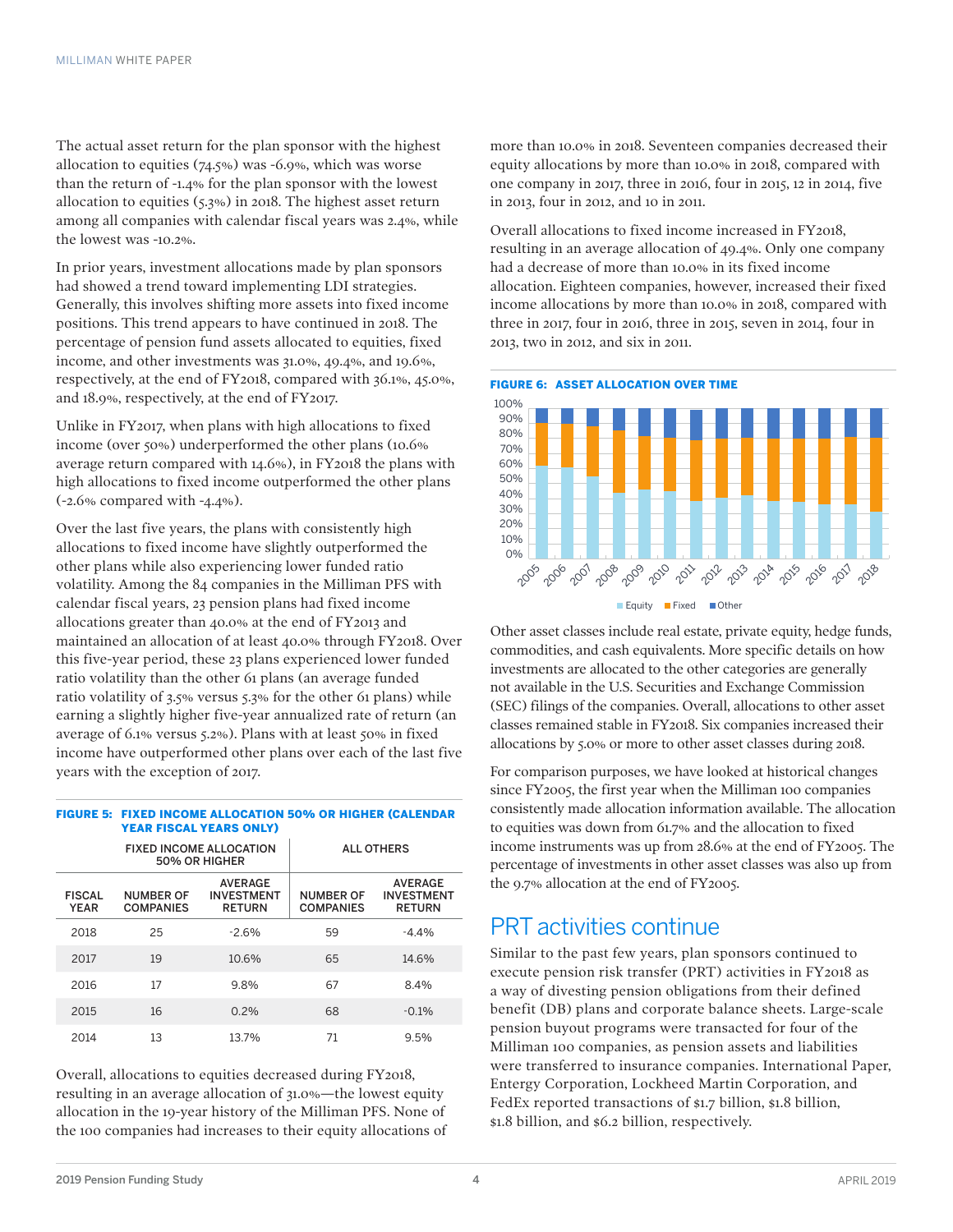The 2018 PRT market was considerably more active when compared with the 2017 market. Extracting the dollar volume of PRT activities from Form 10-K disclosures is an estimate and it appears that the reported dollar volume in FY2018 was \$18.8 billion, an increase of \$6.0 billion compared with the FY 2017 reported dollar volume of \$12.7 billion.

PRTs are deemed by plan sponsors to be an effective way to reduce a pension plan's balance sheet footprint, but generally they have an adverse effect on the plan's funded status, as assets paid to transfer accrued pension liabilities are higher than the corresponding actuarial liabilities that are extinguished from plans. Much of this incongruity stems from Internal Revenue Service (IRS) pension plan valuation rules differing from an insurance company's underwriting assessment of these same liabilities.

In the past few years, we've reported that a more prevalent de-risking measure came in the form of a "lump-sum window" program, in which some plan sponsors settled the pension obligation by distributing payments to specific groups of former participants. In March, the IRS issued Notice 2019-18, in which restrictions imposed on lump-sum settlements to retirees and their beneficiaries were lifted (IRS in effect nullified Notice 2015- 49). We anticipate that plan sponsors may avail themselves of this strategy as they move ahead with pension de-risking.

The Office of PBGC Participant and Plan Sponsor Advocate issued a report in 2018 and stated that the PBGC premiums are a core reason for plan sponsors to divest DB plans. PBGC flat dollar premiums increased to \$80 in 2019 from \$74 in 2018. The PBGC "variable rate premium" increases to 4.3% of the pension plan's PBGC-funded status deficit in 2019, from 3.8% of the 2018 deficit. (The PBGC's funded status deficit uses interest rates and mortality assumptions that are different from those used to determine the funded status of the Milliman 100 companies.)

The FY2018 funded ratio of 87.1% was lower than we reported in the January 2019 Milliman 100 Pension Funding Index (PFI). The January 2019 PFI funded ratio of 89.7% was based on data collected for the 2018 Milliman Pension Funding Study. This revised funded ratio of 87.1% from our current study reflects the collection and collation of publicly available information.

## Rising discount rates in FY2018 helped to boost funded status in an otherwise disappointing year for asset returns

Discount rates used to measure plan obligations, determined by reference to high-quality corporate bonds, increased during 2018, thereby decreasing liabilities. The average discount rate increased to 4.01% at the end of FY2018 from 3.49% in FY2017. For historical perspective, discount rates have generally declined from the 7.63% reported at the end of FY1999. Over the last decade, discount rate improvements have only occurred during three fiscal years (2013, 2015, and 2018).

The decrease in the PBO due to the higher discount rates was able to offset the poor investment returns of -2.8%. The net result of investment returns, discount rates, contributions, and settlements was an increase in the funded status. The FY2018 funding deficit of \$215.0 billion is a \$41.5 billion improvement over the year-end 2017 funding deficit. The discount rate increase and the high contributions resulted in the first time in this study that we've seen funded status improve in a year with asset returns less than 0%.





Pension expense—the charge to company earnings—decreased to \$16.2 billion in FY2018 as compared with \$20.3 billion during fiscal year FY2017, a \$4.1 billion decrease. The peak level of pension expense occurred in FY2012, when it was \$56.5 billion. Based on recent and prior year disclosures, we estimate that a majority of the Milliman 100 companies are using a "spot rate" approach for estimating the service and interest cost components of net periodic benefit costs.

The "spot rate" approach is a refined use of the individual "spot" interest rates on the corporate bond yield curve used to develop the actuarial liabilities or PBO. This contrasts with the measurement of PBO utilizing a customized bond matching model. The plan sponsor can choose to use only one of the valuation methodologies, and cannot change it unless there is agreement with the auditors to do so.

For an upwardly sloping yield curve, the use of a "spot rate" method is expected to lower the "interest cost" component of pension expense, thus lowering the total pension expense in comparison with using the former single-weighted average discount rate methodology. This method leads to an expectation of PBO losses when the PBO is remeasured at the end of FY2018 for pension disclosure.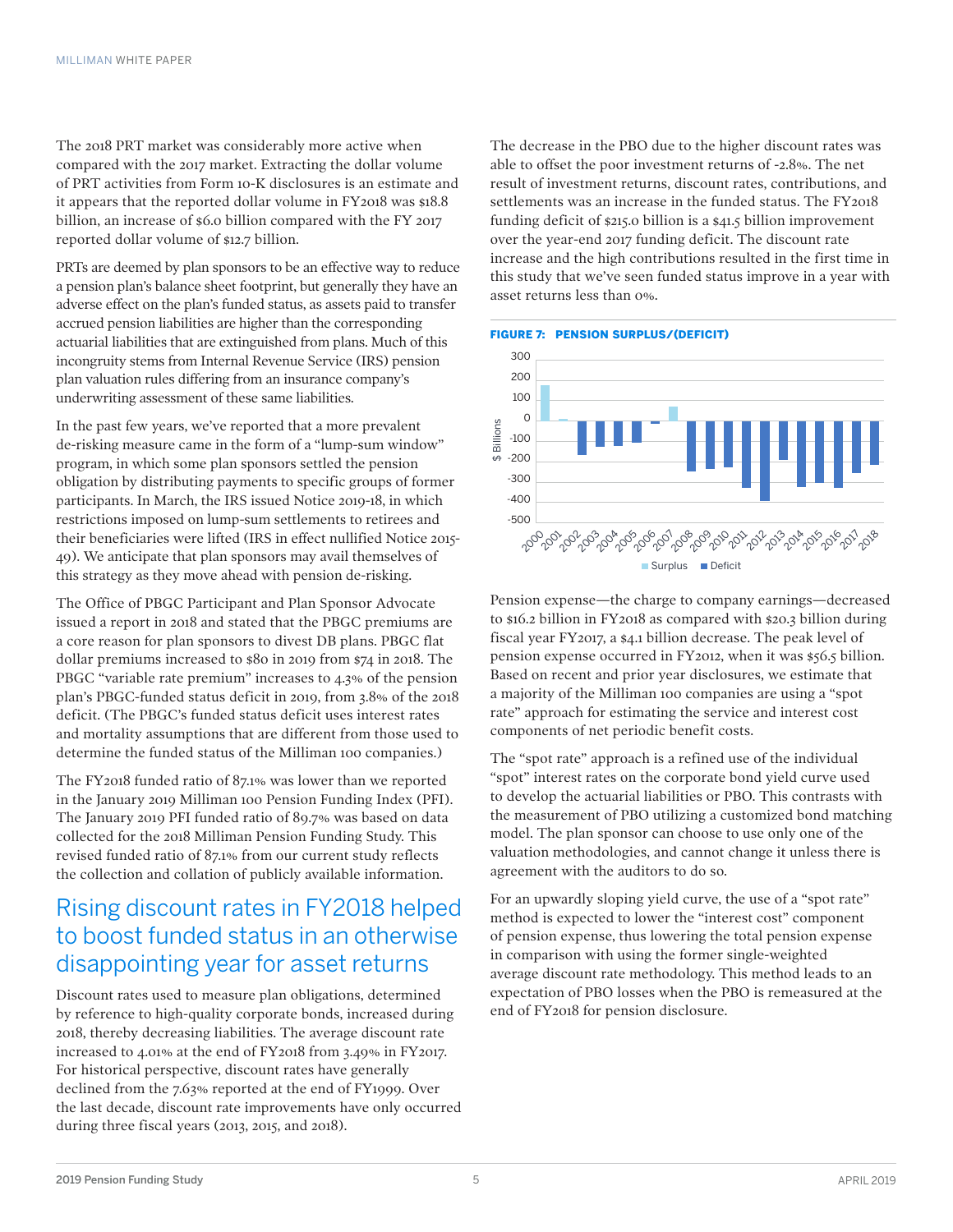

FIGURE 8: PENSION SURPLUS/(DEFICIT): ASSETS AND PBO

The effect of an increase of 52 basis points in discount rates helped to offset the poor investment returns during FY2018 and the impact of PRT activity.

The net 7.8% decrease in pension obligations generated by the increase in discount rates (at a median rate of 4.01% at year-end 2018, up 52 basis points from 3.49% at year-end 2017), along with PRT activity and revisions to the life expectancy assumptions used to measure pension plan obligations, resulted in a liability decrease of \$141.3 billion.

The 2.8% investment loss (actual weighted average return on assets during FY2018) resulted in a decrease of \$99.9 billion in the market value of plan assets after including the high contributions and approximately \$19 billion paid out in annuity purchases or lump-sum settlements. The Milliman 100 companies had set their long-term investment return expectations to be, on average, 6.6% during FY2018 down from the expectation of 6.8% set for FY2017.

### Funded ratios increase

The funded ratio of the Milliman 100 pension plans increased during FY2018 to 87.1% from 85.8% at the end of FY2017.

Readers should note that not all of the 100 companies have a fiscal year 2018 that corresponds to calendar year 2018. In order to recognize that difference, we report a funded ratio of 86.6% for plans with calendar fiscal years in 2018, up from 85.7% for 2017.

Sixteen companies have different fiscal year starting dates. Their funded status at the end of FY2018 is 92.3%.

The aggregate pension deficit decreased by \$33.0 billion during these calendar year companies' 2018 fiscal years to \$202.9 billion, from an aggregate deficit of \$235.8 billion at the end of FY2017. For fiscal year 2018, funded ratios ranged from a low of 61.4% for American Airlines to a high of 150.9% for NextEra Energy, Inc.



The 1.3% increase in the FY2018 funded ratio added to the big improvement seen in FY2017. Note that there has not been a funding surplus since the 105.7% funded ratio in FY2007.

Twelve of the 84 Milliman 100 companies with calendar fiscal years reported surplus funded status at year-end 2018, compared with 12 companies in 2017, seven in 2016, nine in 2015, eight in 2014, 19 in 2013, and six in 2012. These numbers pale in comparison with the 46 companies with reported surplus funded status at year-end 2007. Thirty-six of the Milliman 100 companies with calendar fiscal years reported an increase in funded ratio for 2018, compared with 77 for 2017.

FIGURE 10: DISTRIBUTION BY FUNDED STATUS – 2013-2018 (CALENDAR YEAR FISCAL YEARS ONLY)



### FY2018 pension expense decreases

There was a net decrease in FY2018 pension expense: a \$16.2 billion charge to earnings (\$4.1 billion lower than in FY2017). This is well below the \$56.5 billion peak level in FY2012. Thirty-one companies recorded FY2018 pension income (i.e., a credit to earnings). Twenty-three companies recorded income in FY2017 and 19 companies in FY2016, up from eight in FY2012.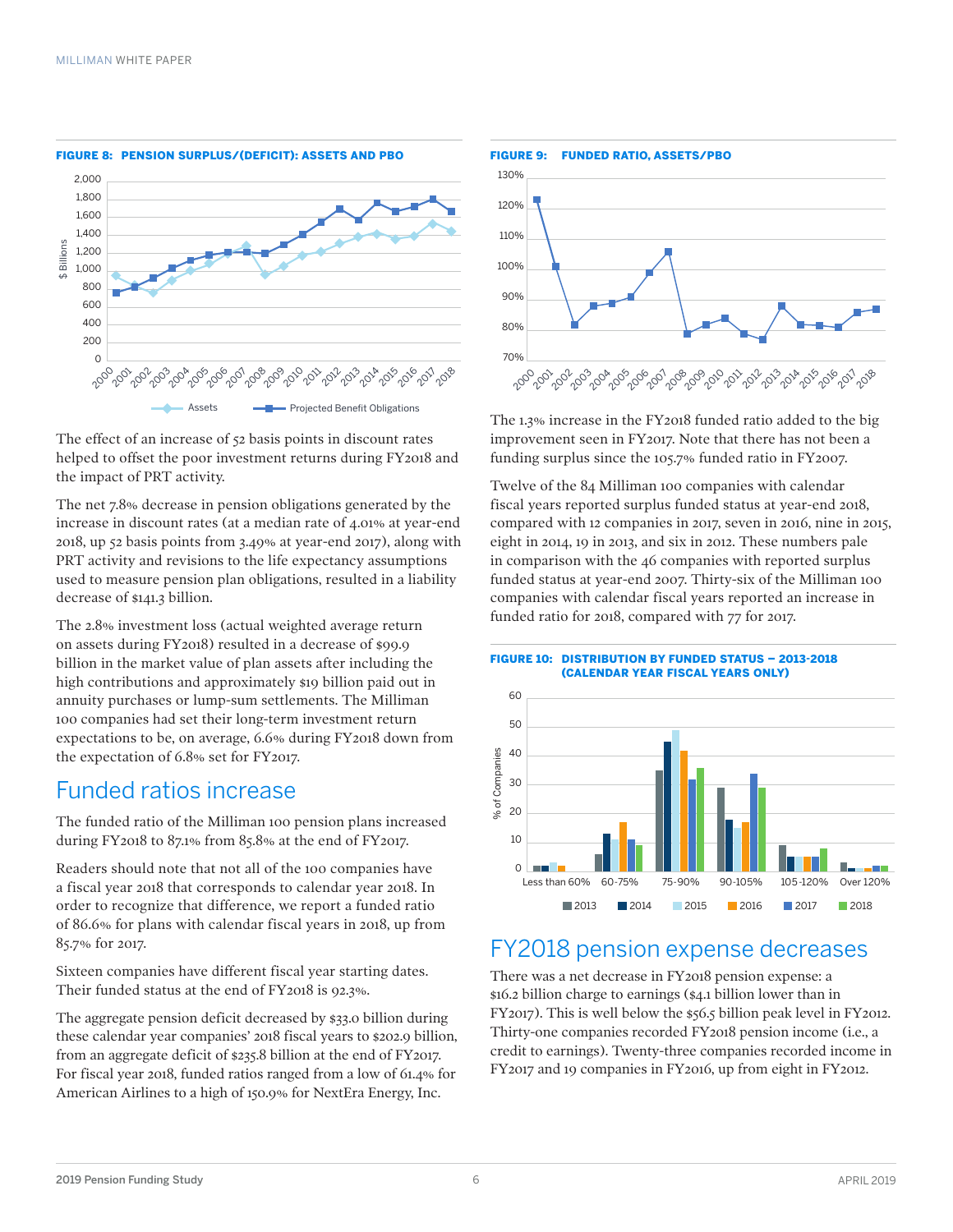

The aggregate 2018 cash contributions of the Milliman 100 companies were \$57.5 billion, a decrease of \$4.5 billion from the \$62.0 billion contributed in 2017, and only \$4.6 billion less than the 2012 record high level of \$62.1 billion. Contributions had started to increase in 2016 to \$42.7 billion from the amounts contributed in 2015 and 2014 (\$31.3 billion and \$40.2 billion, respectively).

### Pension deficit decreases slightly as a percentage of market capitalization

The total market capitalization for the Milliman 100 companies decreased by 11.0%, which offset the decrease in pension obligations (due to higher discount rates). This resulted in a decrease in the unfunded pension liability as a percentage of market capitalization of 3.0% at the end of FY2018, compared with a decrease of 3.1% at the end of FY2017. Pension deficits represented less than 10.0% of market capitalization for 82 of the Milliman 100 companies in FY2018 and 85 of the Milliman 100 companies in FY2017. This is also an increase from FY2013, when 79 companies had deficits that were less than 10.0% of their market capitalizations.

Since FY2011, we have had investment returns exceeding expectations in five out of eight years, which has resulted in elevated levels of market capitalization. In FY2018, one company's plan deficit exceeded 50.0% of market capitalization, down from two companies in FY2015. This is down from nine in FY2012 and FY2011, the year we first started tracking this figure.



## Investment performance below expectations

The weighted average investment return on pension assets for the 2018 fiscal years of the Milliman 100 companies was -2.8%, which was below their average expected rates of return of 6.6%. Two of the Milliman 100 companies exceeded their expected returns in 2018, both with off-calendar fiscal years. Ninety-eight companies exceeded their expected returns in 2017 and 67 in 2016. However, only four companies exceeded their expected returns in 2015 and all four had off-calendar fiscal years. But 82 companies in 2014 exceeded their expected returns compared with 81 in 2013, 93 in 2012, 23 in 2011, and 99 in 2010.

At the end of FY2018, total asset levels were \$1.448 trillion. This is \$166 billion above the value of \$1.282 trillion at the end of FY2007, prior to the collapse of the global financial markets.

#### FIGURE 13: INVESTMENT RETURN ON PLAN ASSETS



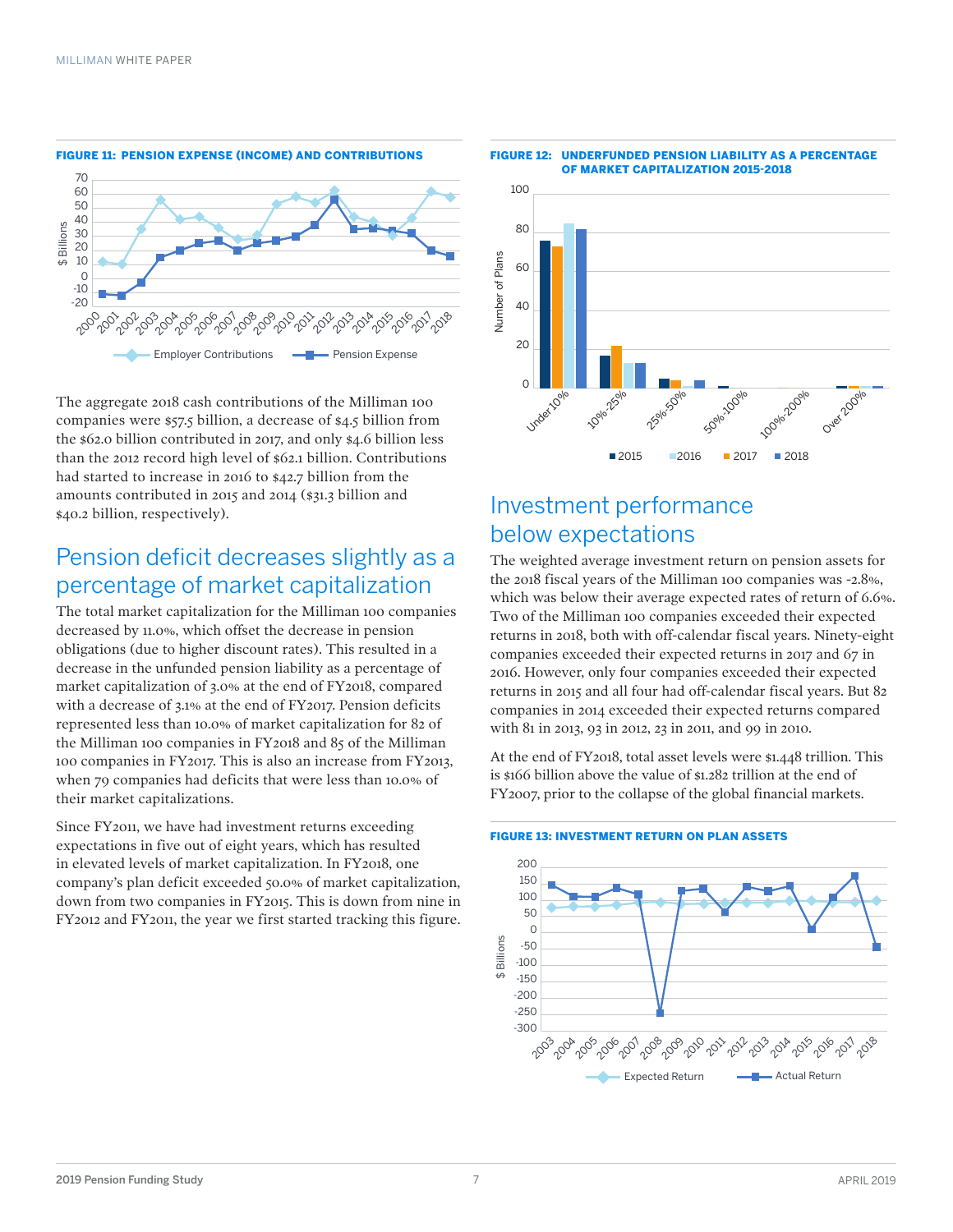During FY2018, investment losses, annuity purchases, and lump-sum settlements were partially offset by contributions but decreased the market value of assets by \$99.9 billion. The Milliman 100 companies' estimated investment loss for FY2018 was \$43.2 billion compared with the expected return of \$97.4 billion, a difference of \$140.6 billion. For the five-year period ending in 2018, investment performance had averaged 5.6% compounded annually (only considering plans with calendar fiscal years). This was only the fourth year of investment losses over the past 19 years (prior three were 2001, 2002, and 2008), contributing to an annualized investment return of 5.8% over that period (only considering plans with calendar fiscal years).

## Expected rates of return



Companies continued to lower their expected rates of return on plan assets to an average of 6.6% for FY2018, as compared with 6.8% for FY2017, 7.0% for FY2016, 7.2% for FY2015, 7.3% for FY2014, 7.4% for FY2013, 7.6% for FY2012, 7.8% for FY2011, and 8.0% for FY2010. This represents a significant drop from the average expected rate of return of 9.4% back in FY2000.

Like last year, none of the Milliman 100 companies utilized an expected rate of return for FY2018 of at least 9.0% (the highest was 8.97%). Only one company had utilized an expected rate of return of at least 9.0% in 2016, 2015, 2014, and 2013, whereas three companies also assumed an expected rate of return of at least 9.0% in 2012, 2011, and 2010, but this was down from five in 2009 and a high of 83 in 2000.

### What to expect in 2019 and beyond

Our expectations in the coming year include:

- · With tax reform in place, lowering future deductibility of contributions made for plan years after 2017, and given the large amounts of contributions seen over the past two years, the expectation is for employer contributions to decrease in 2019.
- · Pension expense is expected to increase compared with the FY2018 level by approximately \$16 billion. This is largely due to investment losses experienced during 2018. Higher discount rates may also contribute to higher interest cost components of pension expense, given that many of the Milliman 100 companies sponsor mature plans with primarily inactive liabilities
- · If funding levels improve, we expect plan sponsors to continue to engage in pension de-risking activity as they shed equity risk and explore further asset-liability matching (ALM) and risk-hedging strategies. However, we do expect equity levels to rise from their depressed levels at the end of 2018, assuming the strong investment performance witnessed during the first quarter of 2019 continues.
- · Further pension risk transfer activities are likely to occur in the form of lump-sum windows and pension lift-outs as rising PBGC premiums remain a concern for plan sponsors.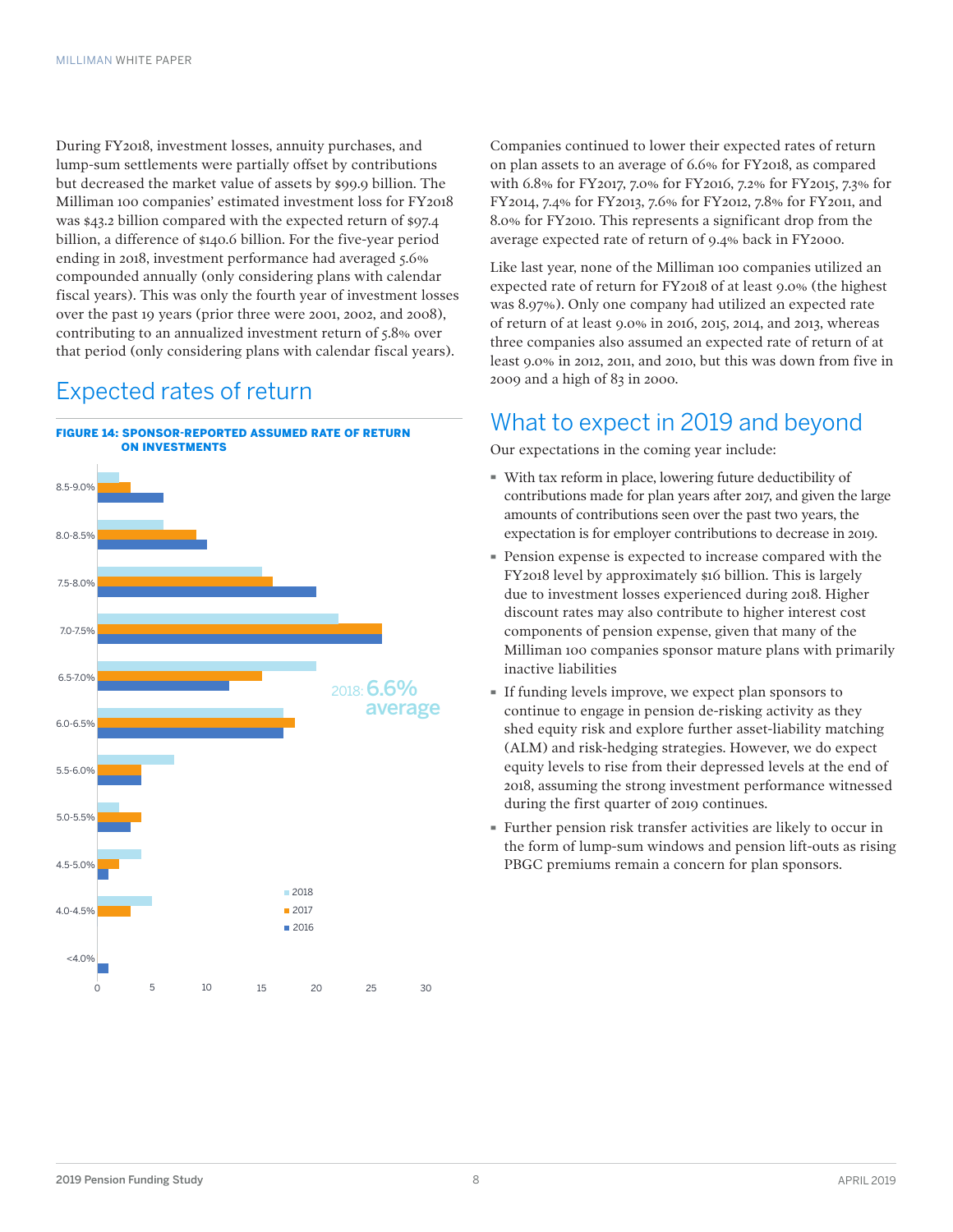# Appendix

**HISTORICAL VALUES** (All dollar amounts in millions. Numbers may not add up correctly due to rounding.)

| <b>FIGURE 15: FUNDED STATUS</b> |                                                        |                                                   |                                                         |                                                   |                               |                                                   |                                |                                         |  |  |  |
|---------------------------------|--------------------------------------------------------|---------------------------------------------------|---------------------------------------------------------|---------------------------------------------------|-------------------------------|---------------------------------------------------|--------------------------------|-----------------------------------------|--|--|--|
| <b>FISCAL YEAR</b>              | <b>MARKET</b><br><b>VALUE OF PLAN</b><br><b>ASSETS</b> | <b>CHANGE</b><br><b>FROM PRIOR</b><br><b>YEAR</b> | <b>PROJECTED</b><br><b>BENEFIT</b><br><b>OBLIGATION</b> | <b>CHANGE</b><br><b>FROM PRIOR</b><br><b>YEAR</b> | <b>FUNDED</b><br><b>RATIO</b> | <b>CHANGE</b><br><b>FROM PRIOR</b><br><b>YEAR</b> | <b>FUNDED</b><br><b>STATUS</b> | <b>CHANGE FROM</b><br><b>PRIOR YEAR</b> |  |  |  |
| 2018                            | \$1,447,919                                            | (\$99,884)                                        | \$1,662,954                                             | (\$141,379)                                       | 87.1%                         | 1.3%                                              | (\$215,035)                    | \$41.495                                |  |  |  |
| 2017                            | \$1.547.803                                            | \$156.539                                         | \$1.804.332                                             | \$84.747                                          | 85.8%                         | 4.9%                                              | (\$256,530)                    | \$71,792                                |  |  |  |
| 2016                            | \$1.391.264                                            | \$29.780                                          | \$1.719.586                                             | \$53.393                                          | 80.9%                         | $-0.8%$                                           | (\$328.322)                    | (\$23,613)                              |  |  |  |
| 2015                            | \$1,361,484                                            | (\$75,700)                                        | \$1,666,192                                             | (\$95,933)                                        | 81.7%                         | 0.2%                                              | (\$304,708)                    | \$20,233                                |  |  |  |
| 2014                            | \$1,437,184                                            | \$57,783                                          | \$1,762,125                                             | \$190,868                                         | 81.6%                         | $-6.2%$                                           | (\$324,941)                    | (\$133,085)                             |  |  |  |
| 2013                            | \$1,379,401                                            | \$74.044                                          | \$1,571,257                                             | (\$125,661)                                       | 87.8%                         | 10.9%                                             | (\$191,856)                    | \$199,705                               |  |  |  |
| 2012                            | \$1,305,356                                            | \$87,133                                          | \$1,696,918                                             | \$151,727                                         | 76.9%                         | $-1.9%$                                           | (\$391,561)                    | (\$64,593)                              |  |  |  |
| 2011                            | \$1.218.223                                            | \$37,757                                          | \$1,545,191                                             | \$137,965                                         | 78.8%                         | $-5.0%$                                           | (\$326,968)                    | (\$100,208)                             |  |  |  |
| 2010                            | \$1.180.466                                            | \$119.787                                         | \$1,407.225                                             | \$110.745                                         | 83.9%                         | 2.1%                                              | (\$226,760)                    | \$9,042                                 |  |  |  |
| 2009                            | \$1.060.679                                            | \$111.453                                         | \$1,296,481                                             | \$99.371                                          | 81.8%                         | 2.5%                                              | (\$235,802)                    | \$12,082                                |  |  |  |
| 2008                            | \$949.226                                              | (\$332.418)                                       | \$1.197.110                                             | (\$15.692)                                        | 79.3%                         | $-26.4%$                                          | (\$247.884)                    | (\$316,726)                             |  |  |  |
| 2007                            | \$1,281,644                                            | \$83,689                                          | \$1,212,802                                             | \$767                                             | 105.7%                        | 6.8%                                              | \$68,842                       | \$82,922                                |  |  |  |
| 2006                            | \$1.197.955                                            | \$124,764                                         | \$1,212,035                                             | \$33,520                                          | 98.8%                         | 7.8%                                              | (\$14,080)                     | \$91,244                                |  |  |  |
| 2005                            | \$1,073,191                                            | \$72,344                                          | \$1,178,516                                             | \$56,055                                          | 91.1%                         | 1.9%                                              | (\$105,324)                    | \$16,288                                |  |  |  |
| 2004                            | \$1,000,848                                            | \$94,641                                          | \$1,122,461                                             | \$90,573                                          | 89.2%                         | 1.3%                                              | (\$121,613)                    | \$4,068                                 |  |  |  |
| 2003                            | \$906.207                                              | \$152.593                                         | \$1.031.888                                             | \$108.875                                         | 87.8%                         | 6.2%                                              | (\$125.681)                    | \$43.718                                |  |  |  |
| 2002                            | \$753.614                                              | (\$82,164)                                        | \$923,013                                               | \$96,214                                          | 81.6%                         | $-19.4%$                                          | (\$169.399)                    | (\$178,378)                             |  |  |  |
| 2001                            | \$835,778                                              | (\$100,977)                                       | \$826,799                                               | \$64,531                                          | 101.1%                        | $-21.8%$                                          | \$8.979                        | (\$165,509)                             |  |  |  |
| 2000                            | \$936,755                                              | N/A                                               | \$762,267                                               | N/A                                               | 122.9%                        | N/A                                               | \$174,487                      | N/A                                     |  |  |  |

#### FIGURE 16: RETURN ON ASSETS

|                    | <b>EXPECTED RATE</b> |                  | <b>ACTUAL RATE OF RETURN (ESTIMATED)</b> | <b>EXPECTED</b> | <b>ACTUAL RETURN</b> |                   |  |
|--------------------|----------------------|------------------|------------------------------------------|-----------------|----------------------|-------------------|--|
| <b>FISCAL YEAR</b> | <b>OF RETURN</b>     | <b>ALL PLANS</b> | <b>CALENDAR FISCAL YEARS</b>             | <b>RETURN</b>   | (ALL PLANS)          | <b>DIFFERENCE</b> |  |
| 2018               | 6.6%                 | $-2.8%$          | $-3.5%$                                  | \$97,415        | (\$43,159)           | \$140,574         |  |
| 2017               | 6.8%                 | 12.7%            | 13.0%                                    | \$92,718        | \$174,286            | (\$81,568)        |  |
| 2016               | 7.0%                 | 8.3%             | 8.6%                                     | \$94,233        | \$109,242            | (\$15,008)        |  |
| 2015               | 7.2%                 | 0.8%             | 0.3%                                     | \$96,639        | \$10,796             | \$85,843          |  |
| 2014               | 7.3%                 | 10.7%            | 10.6%                                    | \$98,428        | \$142,632            | (\$44,204)        |  |
| 2013               | 7.4%                 | 10.1%            | 10.1%                                    | \$91,993        | \$126,701            | (\$34,708)        |  |
| 2012               | 7.6%                 | 11.9%            | 12.0%                                    | \$92,591        | \$141,428            | (\$48,837)        |  |
| 2011               | 7.8%                 | 5.6%             | 5.3%                                     | \$92,473        | \$63,617             | \$28,856          |  |
| 2010               | 8.0%                 | 12.8%            | 12.7%                                    | \$89,460        | \$134,815            | (\$45,355)        |  |
| 2009               | 8.1%                 | 14.2%            | 15.3%                                    | \$87,564        | \$128,247            | (\$40,683)        |  |
| 2008               | 8.2%                 | $-19.1%$         | $-20.1%$                                 | \$95,321        | (\$245,057)          | \$340,379         |  |
| 2007               | 8.3%                 | 10.0%            | 9.7%                                     | \$92,498        | \$116,953            | (\$24,455)        |  |
| 2006               | 8.3%                 | 12.9%            | 12.9%                                    | \$85,121        | \$137,080            | (\$51,959)        |  |
| 2005               | 8.4%                 | 11.2%            | 11.2%                                    | \$81,415        | \$109,692            | (\$28,277)        |  |
| 2004               | 8.4%                 | 12.4%            | 12.2%                                    | \$80,498        | \$110,697            | (\$30,199)        |  |
| 2003               | 8.5%                 | 19.4%            | 20.1%                                    | \$76,006        | \$146,086            | (\$70,080)        |  |
| 2002               | 9.2%                 | $-8.8%$          | $-8.8%$                                  | N/A             | N/A                  | N/A               |  |
| 2001               | 9.4%                 | $-6.5%$          | $-6.7%$                                  | N/A             | N/A                  | N/A               |  |
| 2000               | 9.4%                 | 4.2%             | 3.7%                                     | N/A             | N/A                  | N/A               |  |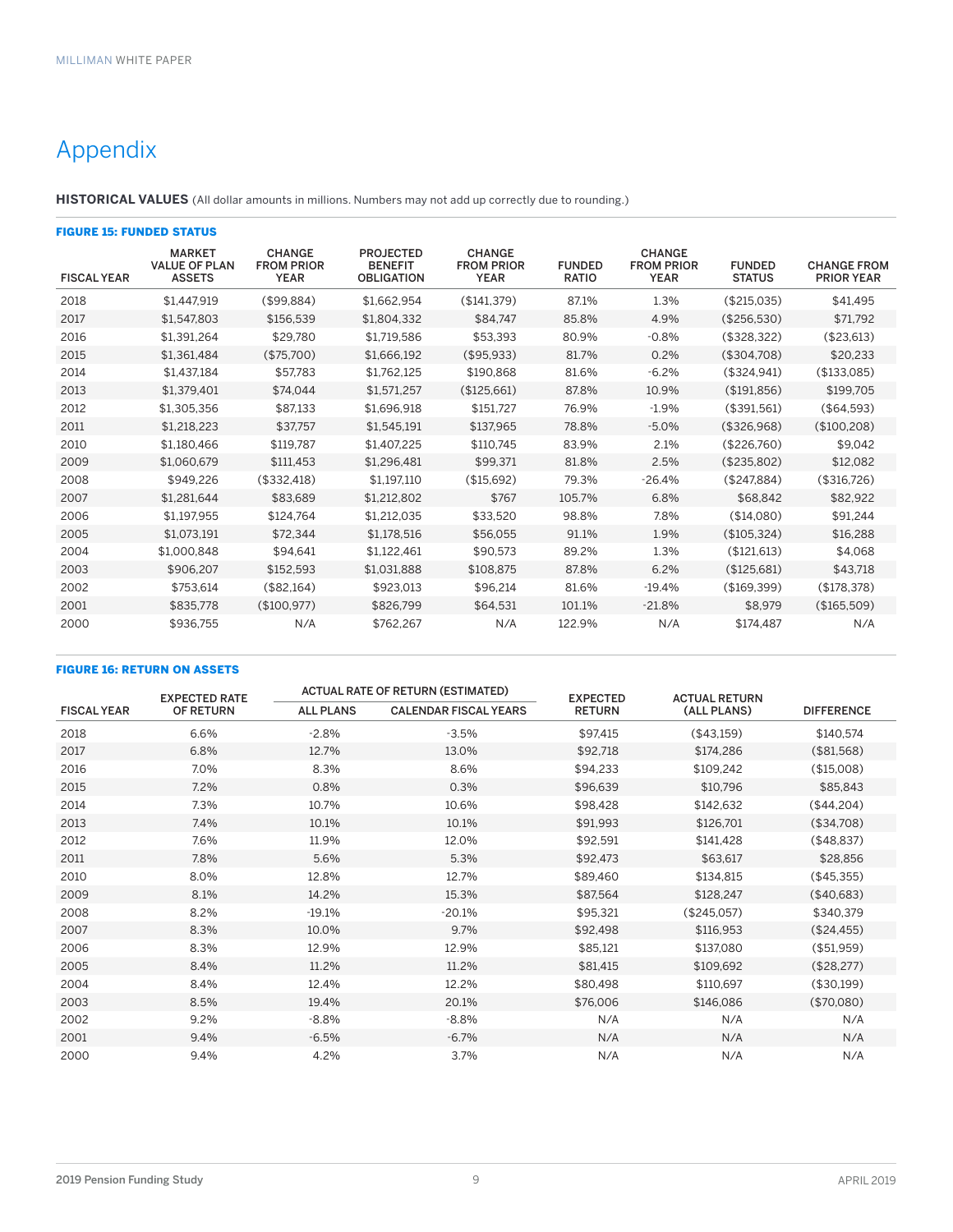### **HISTORICAL VALUES** (All dollar amounts in millions. Numbers may not add up correctly due to rounding.)

| <b>FIGURE 17: PENSION COST</b> |                                 |                                         |                                        |                                         |                      |
|--------------------------------|---------------------------------|-----------------------------------------|----------------------------------------|-----------------------------------------|----------------------|
| <b>FISCAL YEAR</b>             | <b>PENSION</b><br>INCOME/(COST) | <b>CHANGE FROM</b><br><b>PRIOR YEAR</b> | <b>EMPLOYER</b><br><b>CONTRIBUTION</b> | <b>CHANGE FROM</b><br><b>PRIOR YEAR</b> | <b>DISCOUNT RATE</b> |
| 2018                           | (\$16,241)                      | (\$4,079)                               | \$57,521                               | \$4,453                                 | 4.01%                |
| 2017                           | (\$20,320)                      | \$11,204)                               | \$61,974                               | (\$19,294)                              | 3.49%                |
| 2016                           | (\$31,524)                      | (\$2,803)                               | \$42,680                               | (\$11,365)                              | 3.85%                |
| 2015                           | (\$34,326)                      | (\$1,860)                               | \$31,315                               | \$8,908                                 | 4.25%                |
| 2014                           | (\$36,186)                      | \$1,569                                 | \$40,223                               | \$3,746                                 | 3.97%                |
| 2013                           | (\$34,617)                      | (\$21,837)                              | \$43,969                               | \$18,177                                | 4.74%                |
| 2012                           | (\$56,454)                      | \$18,218                                | \$62,146                               | (\$8,518)                               | 4.07%                |
| 2011                           | (\$38,236)                      | \$8,198                                 | \$53,628                               | \$4,093                                 | 4.82%                |
| 2010                           | (\$30,038)                      | \$3,297                                 | \$57,720                               | (\$4,470)                               | 5.42%                |
| 2009                           | (\$26,741)                      | \$2,230                                 | \$53,250                               | (\$24,013)                              | 5.92%                |
| 2008                           | (\$24,511)                      | \$4,761                                 | \$29,237                               | (\$2,393)                               | 6.41%                |
| 2007                           | (\$19,750)                      | (\$6,882)                               | \$26,843                               | \$9,034                                 | 6.16%                |
| 2006                           | (\$26,632)                      | \$1,350                                 | \$35,877                               | \$8,305                                 | 5.75%                |
| 2005                           | (\$25,283)                      | \$4,825                                 | \$44,182                               | (\$2,443)                               | 5.52%                |
| 2004                           | (\$20,457)                      | \$5,155                                 | \$41,739                               | \$14,437                                | 5.81%                |
| 2003                           | (\$15,302)                      | \$18,143                                | \$56,177                               | (\$21,319)                              | 6.09%                |
| 2002                           | \$2,840                         | \$9,363                                 | \$34,858                               | (\$24,581)                              | N/A                  |
| 2001                           | \$12,204                        | (\$1,340)                               | \$10,277                               | \$1,839                                 | N/A                  |
| 2000                           | \$10,864                        | N/A                                     | \$12,116                               | N/A                                     | N/A                  |

### FIGURE 18: ASSET ALLOCATIONS (BY PERCENTAGE)

|                         | 2018       | 2017   | 2016                                                                  | 2015    | 2014          | 2013      | 2012      | 2011          | 2010      | 2009         | 2008                                                                                       | 2007      | 2006          | 2005   |
|-------------------------|------------|--------|-----------------------------------------------------------------------|---------|---------------|-----------|-----------|---------------|-----------|--------------|--------------------------------------------------------------------------------------------|-----------|---------------|--------|
| Equity Allocation       |            |        |                                                                       |         |               |           |           |               |           |              | 31.00% 36.13% 36.24% 37.55% 38.26% 41.86% 40.36% 39.08% 45.09% 45.78% 43.89% 54.91% 60.55% |           |               | 61.67% |
| Change From Prior Year  | $-14.22\%$ | -0.31% | -3.47%                                                                |         | -1.88% -8.59% | 3.71%     |           | 3.29% -13.33% | $-1.52\%$ |              | 4.31% -20.07%                                                                              | $-9.31\%$ | $-183%$       | N/A    |
| <b>Fixed Allocation</b> | 49.36%     |        |                                                                       |         |               |           |           |               |           |              | 45.01% 43.72% 42.26% 41.76% 38.64% 39.44% 40.52% 35.31% 35.60% 41.36% 32.98% 29.02%        |           |               | 28.61% |
| Change From Prior Year  | 9.65%      | 295%   | 3.47%                                                                 | 1 1 9 % | 8.09%         | $-2.03\%$ | $-2.66\%$ | 14.76%        |           |              | $-0.82\% -13.94\% -25.43\%$                                                                | 13 63%    | 143%          | N/A    |
| Other Allocation        |            |        | 19.65% 18.85% 20.03% 20.20% 19.97% 19.50% 20.20% 20.40% 19.62% 18.62% |         |               |           |           |               |           |              | 14.75%                                                                                     |           | 12 11% 10 43% | 9.71%  |
| Change From Prior Year  | 4.20%      | -5.89% | $-0.81\%$                                                             | 1.12%   | 2.42%         | -3.46%    | $-1.00\%$ | 4.00%         |           | 5.36% 26.26% | 21.77%                                                                                     | 16.10%    | 738%          | N/A    |

#### FIGURE 19: PENSION PLAN INFORMATION BY BUSINESS SECTOR

|                            |       |                              | <b>MARKET</b><br><b>VALUE</b>   | <b>PROJECTED</b>                    |                               |                     |                                | <b>EXPECTED</b>          | <b>ASSET ALLOCATION</b><br><b>PERCENTAGES</b> |              |              |
|----------------------------|-------|------------------------------|---------------------------------|-------------------------------------|-------------------------------|---------------------|--------------------------------|--------------------------|-----------------------------------------------|--------------|--------------|
| <b>BUSINESS</b><br>SECTOR* | COUNT | <b>CALENDAR</b><br><b>FY</b> | <b>OF PLAN</b><br><b>ASSETS</b> | <b>BENEFIT</b><br><b>OBLIGATION</b> | <b>FUNDED</b><br><b>RATIO</b> | <b>CONTRIBUTION</b> | <b>DISCOUNT</b><br><b>RATE</b> | RATE OF<br><b>RETURN</b> | <b>EQUITY</b>                                 | <b>FIXED</b> | <b>OTHER</b> |
| <b>Basic Materials</b>     | 3     | 3                            | 51,352                          | 63,903                              | 80%                           | 3,309               | 4.20%                          | 6.8%                     | 33%                                           | 37%          | 30%          |
| Communication<br>Services  | 3     | 3                            | 79.530                          | 86,600                              | 92%                           | 10,873              | 4.40%                          | 6.9%                     | 24%                                           | 36%          | 40%          |
| <b>Consumer Cyclical</b>   | 7     | 5                            | 174.757                         | 196.729                             | 89%                           | 2,974               | 3.89%                          | 6.2%                     | 12%                                           | 65%          | 23%          |
| Consumer Defensive         | 10    | 6                            | 75.250                          | 84.386                              | 89%                           | 3.273               | 3.74%                          | 6.7%                     | 37%                                           | 50%          | 13%          |
| Energy                     | 4     | 4                            | 59.608                          | 78,061                              | 76%                           | 2,316               | 3.86%                          | 5.8%                     | 32%                                           | 57%          | 11%          |
| <b>Financial Services</b>  | 16    | 16                           | 164.296                         | 164,991                             | 100%                          | 2,752               | 4.13%                          | 6.0%                     | 34%                                           | 52%          | 14%          |
| Healthcare                 | 9     | 9                            | 106.621                         | 122,672                             | 87%                           | 3.099               | 3.91%                          | 7.2%                     | 44%                                           | 40%          | 17%          |
| Industrials                | 25    | 19                           | 460.476                         | 558,101                             | 83%                           | 23,110              | 4.10%                          | 7.1%                     | 36%                                           | 43%          | 21%          |
| Technology                 | 8     | 4                            | 143.528                         | 158,954                             | 90%                           | 1.720               | 3.35%                          | 4.9%                     | 17%                                           | 68%          | 15%          |
| Utilities                  | 15    | 15                           | 132,500                         | 148,557                             | 89%                           | 4,096               | 4.30%                          | 7.2%                     | 40%                                           | 44%          | 16%          |
| Total                      | 100   | 84                           | 1.447.919                       | 1.662.954                           | 87%                           | 57,521              | 4.01%                          | 6.6%                     | 31%                                           | 49%          | 20%          |

\* The Milliman 100 companies were classified based on the business sector listed for them on Yahoo Finance.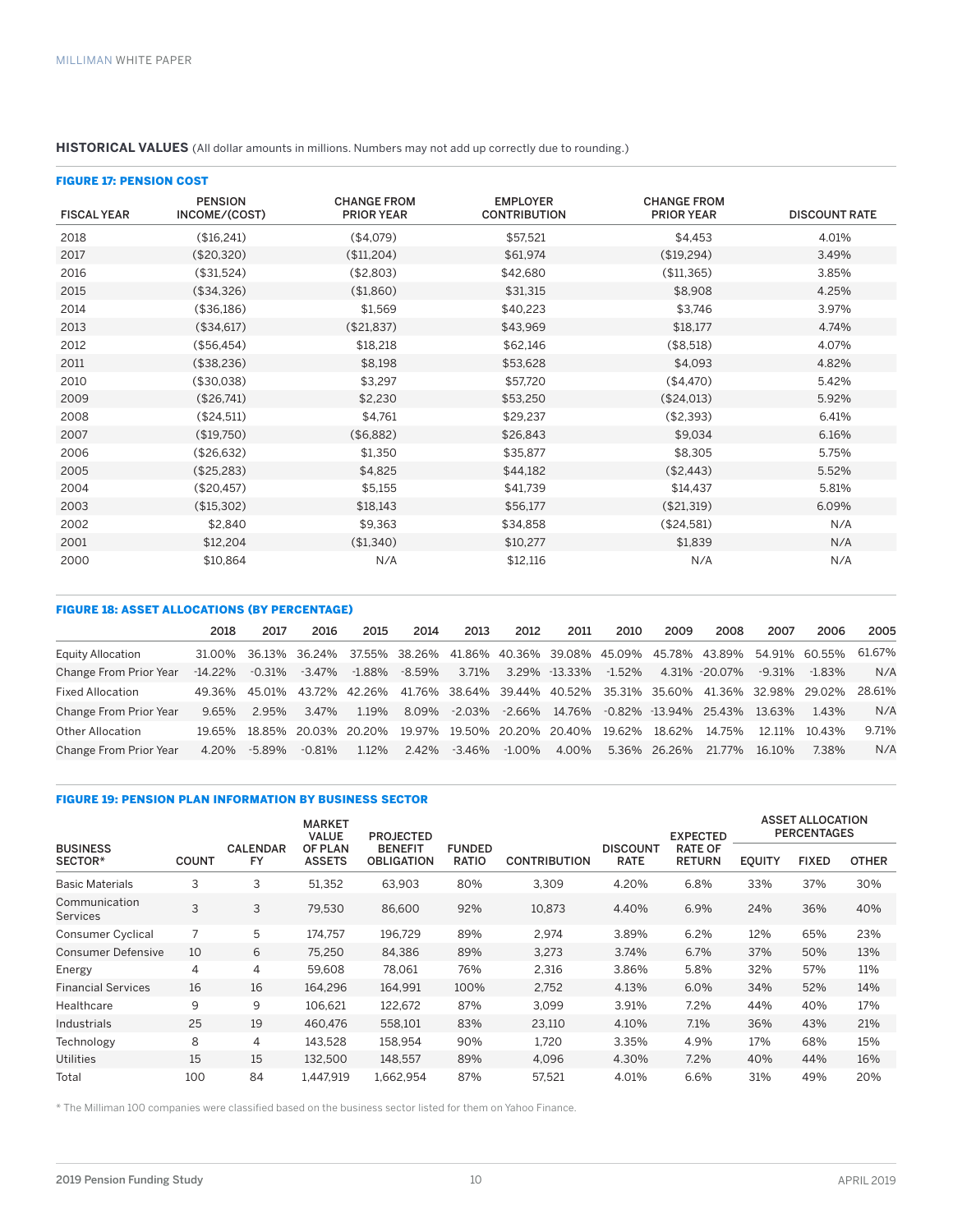| <b>FISCAL YEAR</b> | <b>OPEB MV</b><br>OF ASSETS | <b>CHANGE FROM</b><br><b>PRIOR YEAR</b> | <b>OPEB</b><br><b>APBO</b> | <b>CHANGE FROM</b><br><b>PRIOR YEAR</b> | <b>OPER FUNDED</b><br><b>STATUS</b> | <b>CHANGE FROM</b><br><b>PRIOR YEAR</b> | <b>OPEB FUNDED</b><br><b>RATIO</b> | <b>CHANGE FROM</b><br><b>PRIOR YEAR</b> |
|--------------------|-----------------------------|-----------------------------------------|----------------------------|-----------------------------------------|-------------------------------------|-----------------------------------------|------------------------------------|-----------------------------------------|
| 2018               | \$52.179                    | $($ \$6.392)                            | \$168.388                  | (\$24.562)                              | (\$116,210)                         | \$18.170                                | 31.0%                              | 0.6%                                    |
| 2017               | \$58.571                    | \$5.182                                 | \$192.951                  | (\$3,020)                               | (\$134.380)                         | \$8.202                                 | 30.4%                              | 3.1%                                    |
| 2016               | \$53.389                    | (\$2.163)                               | \$195.971                  | (\$8.459)                               | (\$142,582)                         | \$6.296                                 | 27.2%                              | 0.1%                                    |
| 2015               | \$55.552                    | (\$4.615)                               | \$204.431                  | (\$25.244)                              | (\$148.879)                         | \$20,629                                | 27.2%                              | 1.0%                                    |
| 2014               | \$60.167                    | (\$1,334)                               | \$229.675                  | \$13.554                                | (\$169.507)                         | (\$14.888)                              | 26.2%                              | $-2.3%$                                 |
| 2013               | \$61.502                    | \$4.127                                 | \$216.121                  | (\$40.359)                              | (\$154.619)                         | \$44.485                                | 28.5%                              | 6.1%                                    |
| 2012               | \$57.375                    | \$3.935                                 | \$256.480                  | \$11,465                                | (\$199.105)                         | (\$7.529)                               | 22.4%                              | 0.6%                                    |
| 2011               | \$53.440                    | (\$3.549)                               | \$245.015                  | \$2.300                                 | (\$191.576)                         | (\$5.848)                               | 21.8%                              | $-1.7\%$                                |
| 2010               | \$56.988                    | \$6.160                                 | \$242.715                  | \$9,375                                 | (\$185,727)                         | (\$3,214)                               | 23.5%                              | 1.7%                                    |
| 2009               | \$50,828                    | (\$7.114)                               | \$233.341                  | (\$42.749)                              | (\$182,513)                         | \$35,636                                | 21.8%                              | $0.8\%$                                 |
| 2008               | \$57.942                    | (\$29.713)                              | \$276.090                  | (\$42.478)                              | ( \$218.148)                        | \$12.765                                | 21.0%                              | $-6.5%$                                 |
| 2007               | \$87.654                    | \$4.505                                 | \$318,568                  | (\$10.765)                              | (\$230,914)                         | \$15,270                                | 27.5%                              | 2.3%                                    |
| 2006               | \$83.150                    | \$5.887                                 | \$329.334                  | (\$17,241)                              | (\$246.184)                         | \$23.128                                | 25.2%                              | 3.0%                                    |
| 2005               | \$77.262                    | N/A                                     | \$346.575                  | N/A                                     | (\$269.312)                         | N/A                                     | 22.3%                              | N/A                                     |

#### FIGURE 20: OPEB FUNDED STATUS

### Who are the Milliman 100 companies?

The Milliman 100 companies are the 100 U.S. public companies with the largest defined benefit (DB) pension plan assets for which a 2018 annual report was released by March 25, 2019.

This 2019 report is Milliman's 19th annual study. The total value of the pension plan assets of the Milliman 100 companies was more than \$1.44 trillion at the end of FY 2018.

### About the study

The results of the Milliman 2019 Pension Funding Study (PFS) are based on the pension plan accounting information disclosed in the footnotes to the companies' Form 10-K annual reports for the 2019 fiscal year and for previous fiscal years. These figures represent the GAAP accounting information that public companies are required to report under Financial Accounting Standards Board (FASB) Accounting Standards Codification Subtopics 715-20, 715-30, and 715-60. In addition to providing the financial information on the funded status of their U.S. qualified pension plans, the footnotes may also include figures for the companies' nonqualified and foreign plans, both of which are often unfunded or subject to different funding standards from those for U.S. qualified pension plans. The information, data, and footnotes do not represent the funded status of the companies' U.S. qualified pension plans under ERISA.

Sixteen of the companies in the 2019 Milliman Pension Funding Study had fiscal years other than the calendar year. The 2019 study includes five new companies to reflect mergers, acquisitions, and other corporate transactions during FY 2018. Figures quoted from 2018 reflect the 2019 composition of Milliman 100 companies and may not necessarily match results published in the 2018 Milliman PFS. Generally, the group of Milliman 100 companies selected remains consistent from year to year. Privately held companies, mutual insurance companies, and U.S. subsidiaries of foreign parents were excluded from the study.

The results of the 2019 study will be used to update the Milliman 100 Pension Funding Index (PFI) as of December 31, 2018, the basis of which will be used for projections in 2019 and beyond. The Milliman 100 PFI is published on a monthly basis and reflects the effect of market returns and interest rate changes on pension funded status.